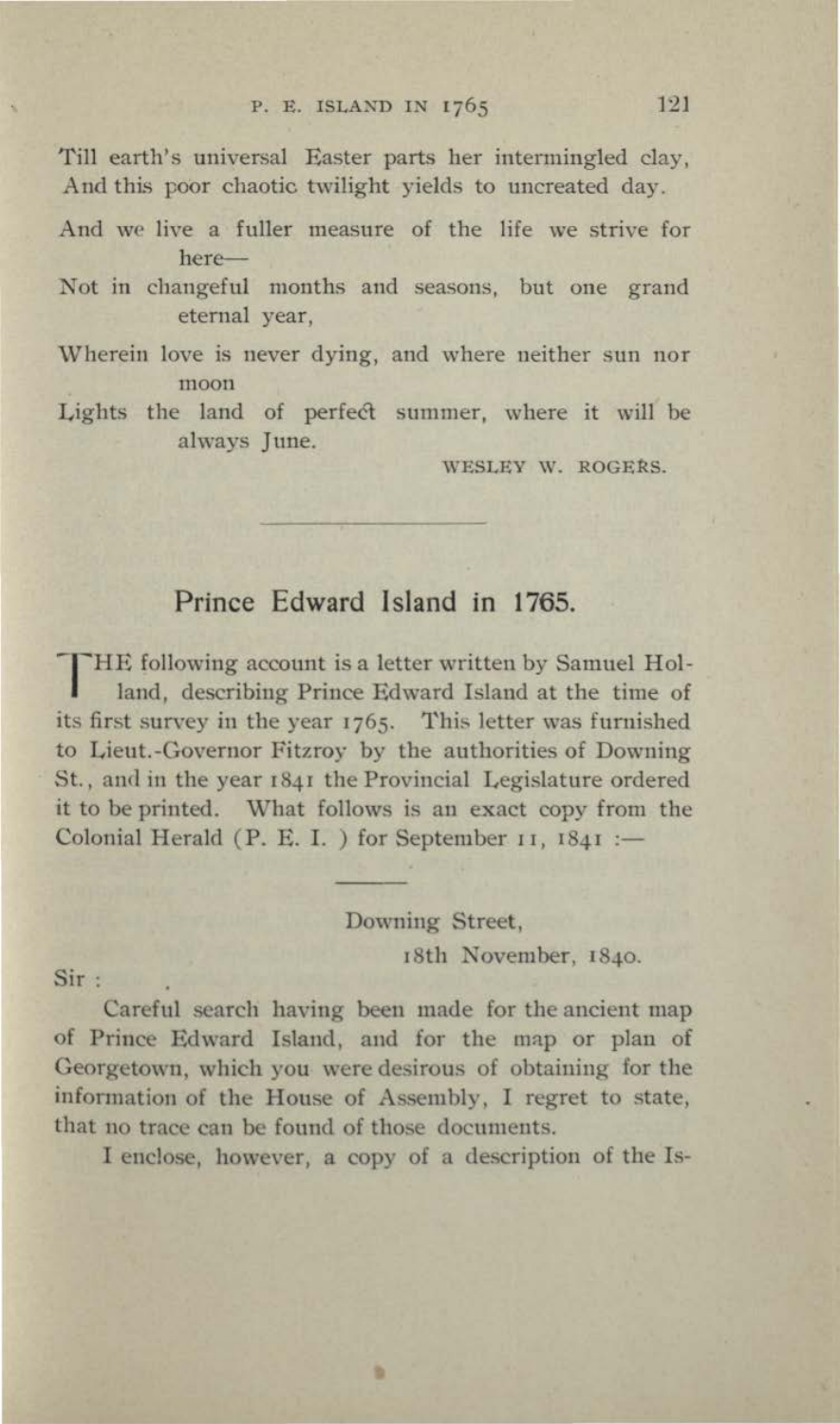## 122 THE PRINCE EDWARD ISLAND MAGAZINE

 $i$ and, drawn up by Mr. Holland, in October, 1765, which I hope will prove useful to the Assembly.

I have the honor to be, Sir,

Your most obedient servant

(Signed) J. RUSSELL.

Lieut. Governor

Sir Charles A. Fitz Roy,

&c. &c. &c.

St. John's is divided into three counties-King's County, on the east part, has four Parishes, viz : St. George's, St. Andrew's, St. Patrick's, and the east Parish; and sub-divided into twenty Townships, containing in all 406,000 acres. Queen's County, near the middle of the Island, has five Parishes, viz : Charlotte, Hillsborough, Grenville, Bedford, and Saint John's, and is sub-divided into twenty Townships, and contains in all 458,420 acres. Prince County, in the North West part, is divided into five Parishes, viz : St. David's, Richmond, Halifax, Egmont, and the North Parish, and sub-divided into twenty-three Townships, containing in all 407 ,ooo.

### SOIL AND PRODUCE.

The soil in general on the South, and South-East side of the Island, a reddish clay, though in many places it is sandy, particularly upon the North coast; from the East Point to St. Peter's, is a greyish sand. The woods upon this coast, from the East Point as far Southward as Hillsborough River, and to Bedford Bay on the West, was entirely destroyed by fire, about twenty-six years since-it was so extremely violent, that all the fishing vessels at **St.**  Peter's and Morell, upon St. Peter's Bay and Morell, were burned. In many parts round the Island, is rough steep coast, from forty to sixty feet high-in some places a hundred-composed of stratas of a soft red stone, which when exposed to the air for some time, becomes harder, and

a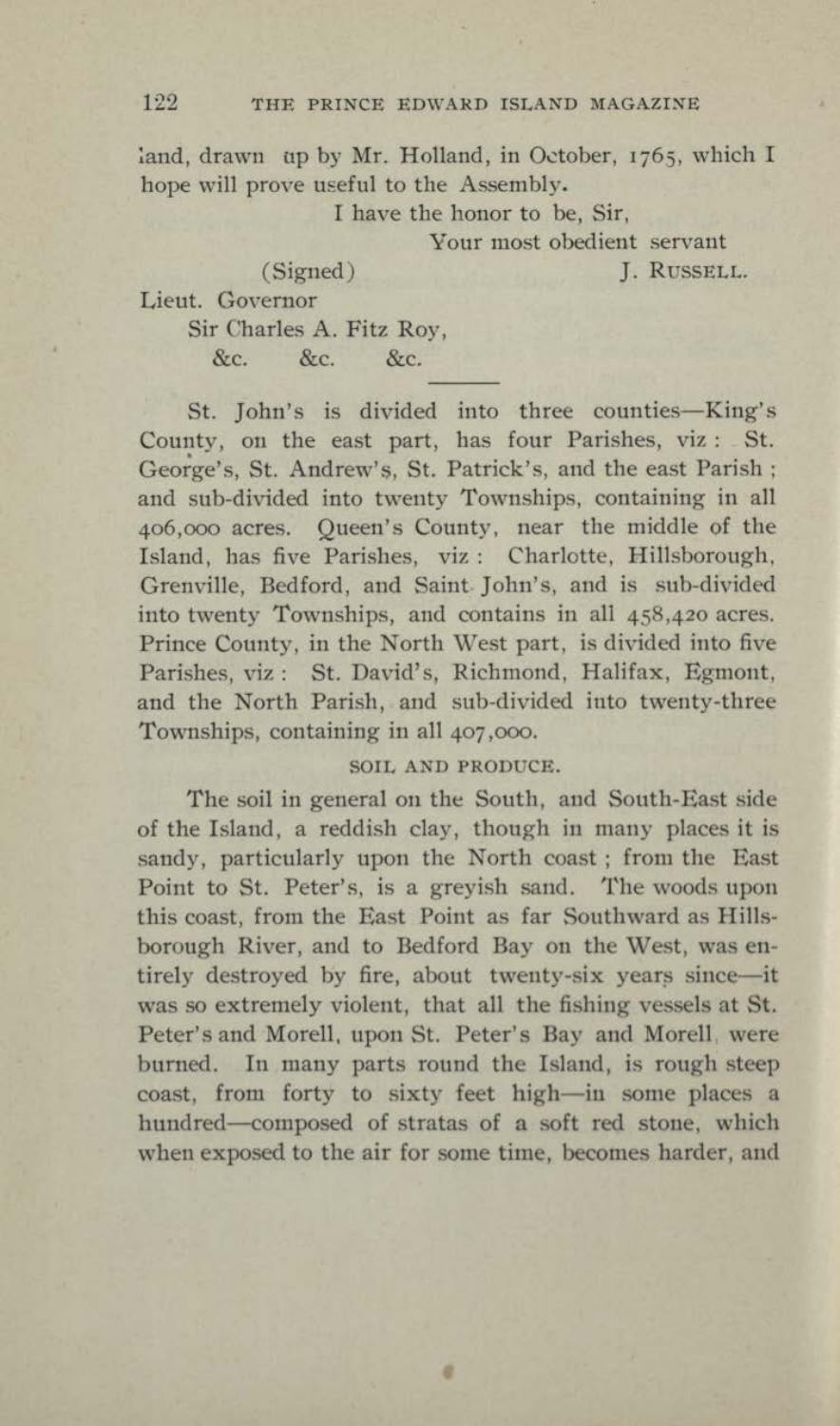is not unfit for building, Wherever this sort of coast is, it diminishes considerably every year upon the breaking up of the frost, which moulders away a great part of it. It may probably be owing to this cause that the Sea betwixt the Island and the Continent is frequently of a red hue, and for that reason by many people called the Red Sea ; on the North and South-east side, it has received some addition by the banks of sand which the Sea has thrown up.

There are no high hills in this part of the Island, but merely a small ascent inland. The Rivers are properly Sea creeks, the tides flowing up to the heads, where generally streams of fresh water empty themselves In most parts of the Island the sarsaparella root is in great abundance, and very good. The mountain-shrub and maiden-hair are also pretty common, of whose leaves and berries the Acadians and Soldiers frequently make a kind of tea. The ground is in general covered with strawberries in their different seasons. which are very good; with proper care, it produces most kinds of grain, wheat, barley, oats, peas, beans, &c. ; also, cabbage, cauliflower and potatoes, very good, in great ahundance ; carrots, turnips, &c. In those places which have been settled, and are still tolerably cleared, is very good grass ; but a great part of the lands formerly cleared are so much overgrown with brush and small wood, that it will be extremely difficnlt to form a true estimate of the cleared lands, or to make it fit for the plough again. It may be proper to observe here, that very few houses mentioned in the explanation of the Townships are good for anything, and by no means tenantable, except one or two at St. Peter's, kept in repair by the officers, and one built hy me at Observation Cove.

#### TIMBER.

Red and white oak, neither of which are in plenty, or of large growth ; beech and maple very good ; black and white birch, the former of which is a useful and handsome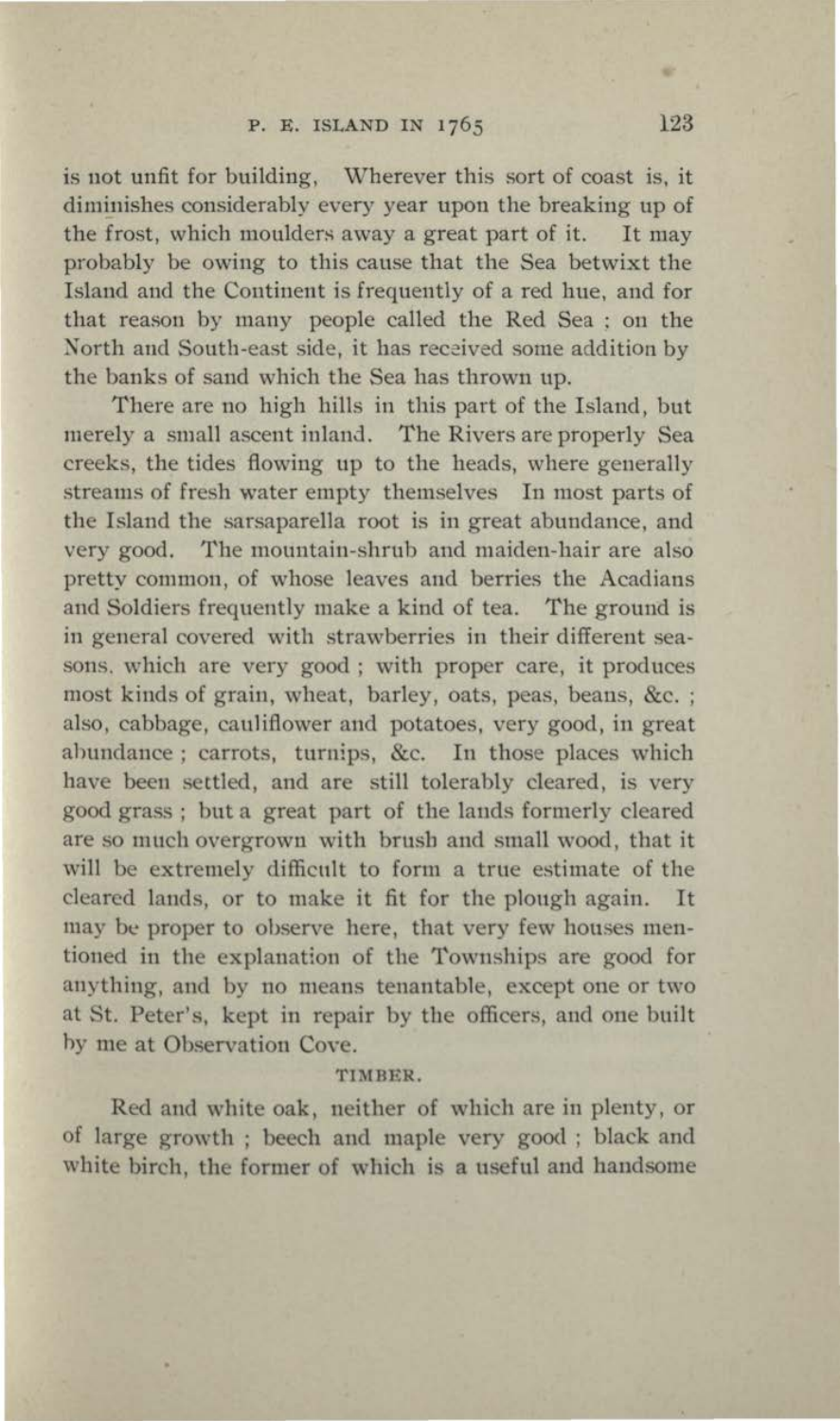## 124 THE PRINCE EDWARD ISLAND MAGAZINE

**R** 

wood. The pine is extremely large and fine. In some places is found the curled maple, which takes an excellent polish. Spruce of many kinds is the universal produce of the whole Island ; from one species of which is got the balsam of Canada, which the Canadians hold in great repute. From the maple also, at the proper time of the year, is extracted a liquor which they boil into a sort of sugar, pretty good and medicinal.

# WHAT PARTS OF THE ISLAND ARE BEST SITUATED FOR TRADE AND FISHERY, WITH THE REASON.

Port Joy,\* Cardigan, and Richmond Bay, ate without dispute the only places where ships of burthen can safely enter, and consequently most proper to erect the principal towns and settlements upon. In point of fishing, Richmond Bay has much the advantage of situation ; the fish being in great plenty most part of the year, and close to the harbor. Ships outward bound from any of the above ports have their choice of two passages out of the Gulph of St. Lawrence, viz: the Gut of Canso, or round the North Cape of the Isle of Cape Breton, either of which they prefer, as the weather, season of the year, or port bound to, may make it most advisable. Such parts of the Island on the South-West coast, or the places inland, not conveniently situated for fishing, may and undoubtedly will turn to a general good account, if proper encouragement be given to settlers, whose business is the cultivation of lands onlyand upon the settling of the Island, I would humbly recommend that this particular branch of people should receive the utmost encouragement ; the great length and severity of the winters making it extremely expensive and difficult to provide sustenance for their stock, as that season is of very little use to them ; besides the very short time they have for ploughing sowing, reaping, and making of

<sup>\*</sup>The French name for Charlottetown harbor.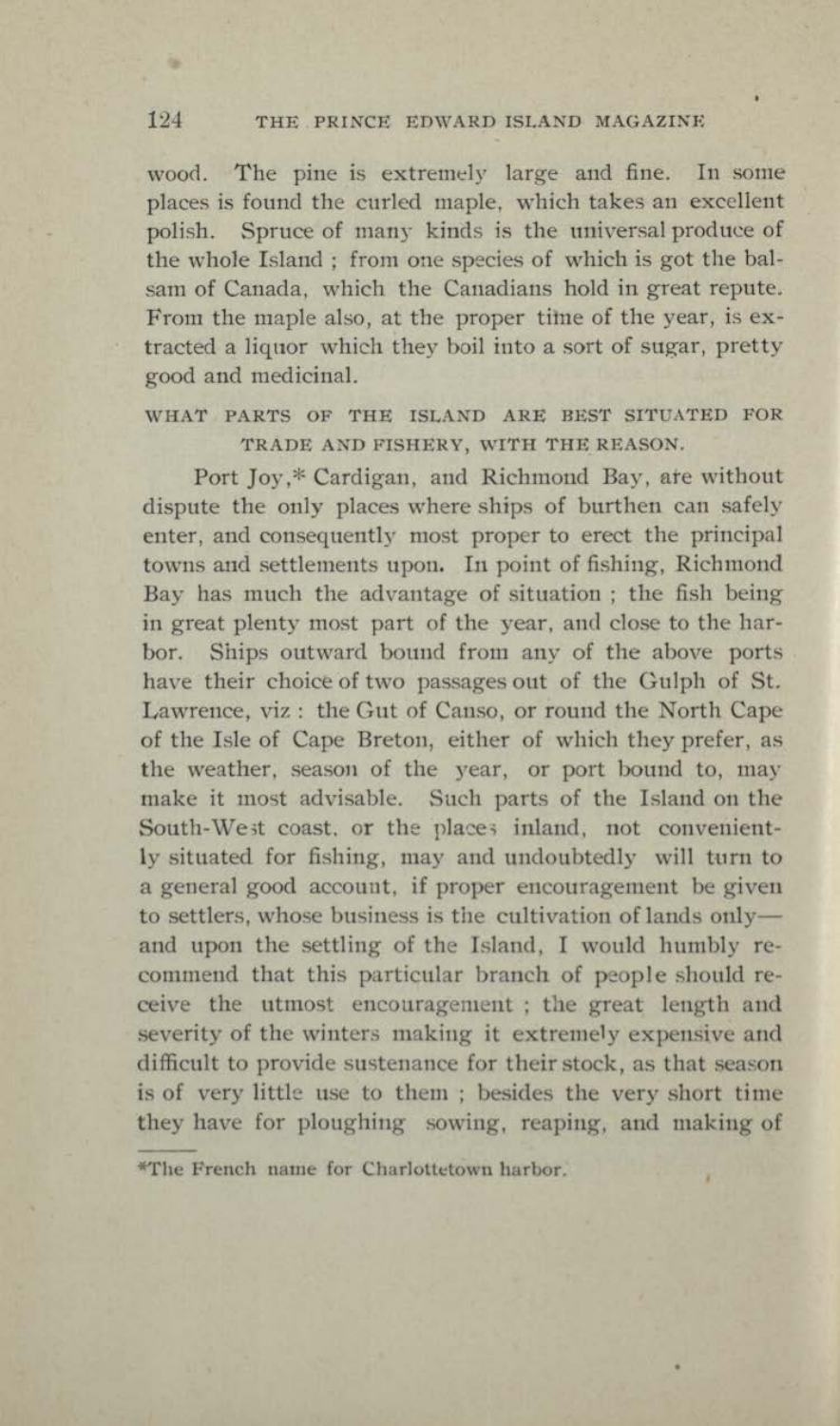hay, will take up their attention so closely while the good weather continues, that it must of course make the great point of clearing of the Island go on but slow.

# REASONS FOR FIXING THE THREE PRINCIPAL TOWNS (AS PROPOSED, ) ON WHAT FOUNDED.

The capital, called Charlottetown, is proposed to be upon a point of the harbor, betwixt York and Hillsborough Rivers, as being one of the best, and nearly a centrical part of the Island; has the advantages of an immediate and easy communication with the interior parts of the Island, by means of the three fine rivers of Hillsborough, York, and Elliot. The ground designed for the town and fortifications is well situated upon a regular ascent from the water side ; a fine rivulet will run through the town ; a battery or two, some distance advanced, will entirely command the harbor; an enemy attempting to attack the town cannot do it without great difficulties, viz : having passed the batteries at the entrance of the harbor, they must attempt a passage up Hillsborough or York Rivers, the channels of both which are intricate, and the entrance of the respective channels will be so near the town that it must also be attended with the greatest hazard. Should they land any troops on either side of the Bay of Hillsborough, they must still have the river of the same name on the East, or Elliot and York Rivers on the West, to pass, before they could effect anything of consequence. As this side of the Island cannot have any fishery, it may probably be thought expedient to indulge it with some particular privileges; and as all judicial and civil, as well as good part of the commercial business will be transacted here, it will make it at least equally flourishing with the County Towns.

#### GEORGETOWN.

Recommended to be built upon that point of land called Cardigan Point, there being a good harbour for ships of